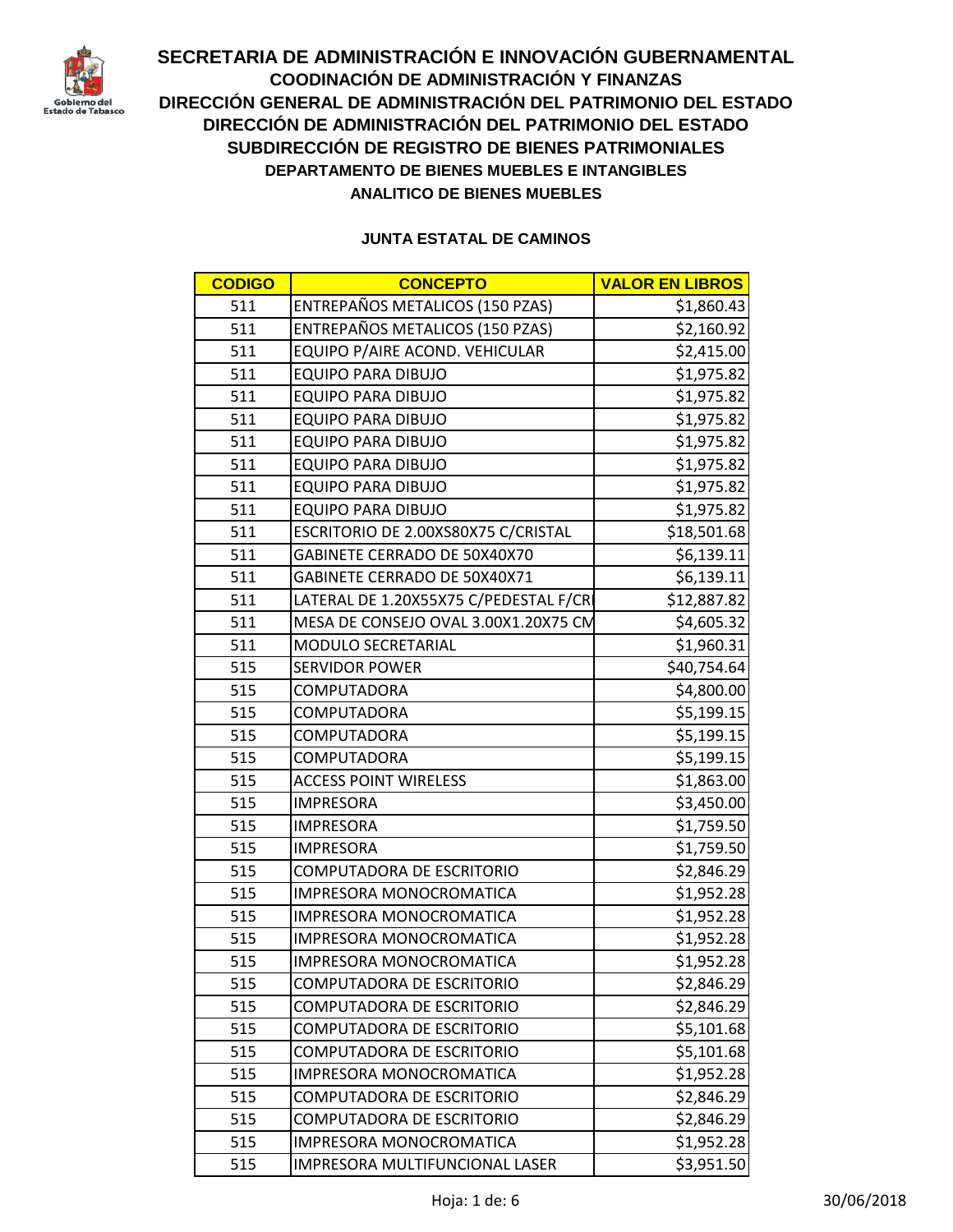

| <b>CODIGO</b> | <b>CONCEPTO</b>                     | <b>VALOR EN LIBROS</b> |
|---------------|-------------------------------------|------------------------|
| 515           | COMPURADORA PERSONAL PORTATIL       | \$2,788.18             |
| 515           | COMPUTADORA DE ESCRITORIO           | \$2,879.70             |
| 515           | COMPUTADORA DE ESCRITORIO           | \$2,846.29             |
| 515           | <b>COMPUTADORA DE ESCRITORIO</b>    | \$4,769.69             |
| 515           | <b>ESTACION TOTAL</b>               | \$14,400.00            |
| 515           | <b>ESTACION TOTAL</b>               | \$14,400.00            |
| 515           | COMPUTADORA DE ESCRITORIO           | \$2,919.37             |
| 515           | <b>COMPUTADORA DE ESCRITORIO</b>    | \$2,710.57             |
| 515           | <b>COMPUTADORA DE ESCRITORIO</b>    | \$2,919.37             |
| 515           | COMPUTADORA PERSONAL PORTATIL       | \$3,224.10             |
| 515           | <b>COMPUTADORA DE ESCRITORIO</b>    | \$2,919.37             |
| 515           | COMPUTADORA PORTATIL                | \$6,947.73             |
| 515           | COMPUTADORA PERSONAL PORTATIL       | \$2,322.90             |
| 515           | <b>ESCANER</b>                      | \$6,334.86             |
| 515           | <b>SWICHT DE 24 PUERTOS</b>         | \$2,361.61             |
| 515           | IMPRESORA MULTIFUNCIONAL LASER      | \$2,472.84             |
| 515           | COMPUTADORA DE ESCRITORIO C/MONITO  | \$3,563.35             |
| 515           | COMPUTADORA DE ESCRITORIO C/MONITO  | \$3,563.35             |
| 515           | COMPUTADORA DE ESCRITORIO C/MONITO  | \$3,563.35             |
| 515           | COMPUTADORA DE ESCRITORIO C/MONITO  | \$3,563.35             |
| 515           | COMPUTADORA DE ESCRITORIO C/MONITO  | \$3,563.35             |
| 515           | IMPRESORA MULTIFUNCIONAL LASER      | \$2,472.84             |
| 515           | IMPRESORA MULTIFUNCIONAL LASER      | \$2,472.84             |
|               | <b>COMPUTADORA DE ESCRITORIO</b>    |                        |
| 515           | C/MONITOR                           | \$3,563.35             |
| 515           | COMPUTADORA DE ESCRITORIO C/MONITO  | \$3,563.35             |
| 515           | COMPUTADORA DE ESCRITORIO C/MONITO  | \$3,563.35             |
| 515           | COMPUTADORA DE ESCRITORIO C/MONITO  | \$3,563.35             |
| 515           | COMPUTADORA DE ESCRITORIO C/MONITO  | \$3,563.35             |
| 515           | IMPRESORA MULTIFUNCIONAL LASER      | \$2,472.84             |
| 515           | <b>COMPUTADORA DE ESCRITORIO</b>    | \$7,890.63             |
| 515           | <b>COMPUTADORA DE ESCRITORIO</b>    | \$7,890.63             |
| 515           | <b>COMPUTADORA DE ESCRITORIO</b>    | \$7,890.63             |
| 515           | COMPUTADORA DE ESCRITORIO           | \$7,890.63             |
| 515           | <b>COMPUTADORA DE ESCRITORIO</b>    | \$7,890.63             |
| 515           | <b>ESTACION TOTAL</b>               | \$43,526.15            |
| 515           | RACK 19" ORGANAZADOR DOBLE, VETCAL. | \$8,938.00             |
| 515           | RACK 42URACK-600MMWIDEX1070MM D     | \$10,601.51            |
| 515           | <b>IMPRESORA</b>                    | \$1,940.11             |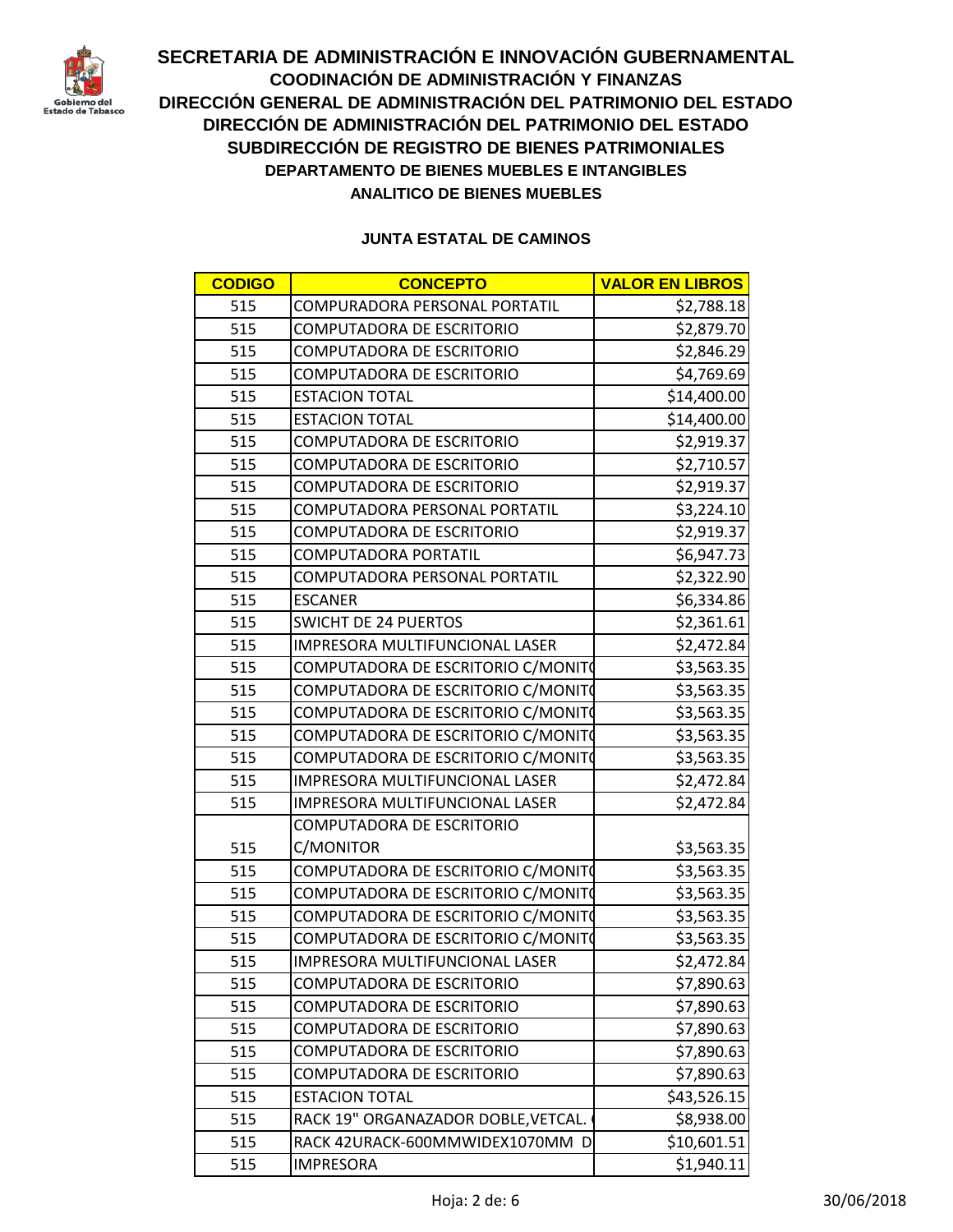

| <b>CODIGO</b> | <b>CONCEPTO</b>                      | <b>VALOR EN LIBROS</b> |
|---------------|--------------------------------------|------------------------|
| 515           | PLOTER(IMPRESORA DE PLANOS           | \$18,050.49            |
| 515           | COMPUTADORA ENSAMBLADA               | \$2,529.28             |
| 515           | <b>COMPUTADORA</b>                   | \$5,863.97             |
| 515           | <b>IMPRESORA</b>                     | \$5,744.94             |
| 515           | <b>COMPUTADORA</b>                   | \$5,155.34             |
| 515           | <b>COMPUTADORA</b>                   | \$5,155.34             |
| 515           | <b>COMPUTADORA</b>                   | \$4,741.16             |
| 515           | <b>COMPUTADORA</b>                   | \$4,741.16             |
| 515           | <b>COMPUTADORA</b>                   | \$4,741.16             |
| 515           | <b>COMPUTADORA</b>                   | \$4,741.16             |
| 515           | SISTEMA DE MANTENIMIENTO PREVENTIVO  | \$6,674.20             |
| 515           | <b>MONITOR LED</b>                   | \$0.00                 |
| 515           | <b>MONITOR LED</b>                   | \$0.00                 |
| 515           | <b>MONITOR LED</b>                   | \$0.00                 |
| 515           | <b>MONITOR LED</b>                   | \$0.00                 |
| 515           | <b>MONITOR LED</b>                   | \$0.00                 |
| 515           | <b>MONITOR LED</b>                   | \$0.00                 |
| 515           | <b>MONITOR LED</b>                   | \$0.00                 |
| 515           | <b>MONITOR LED</b>                   | \$0.00                 |
| 515           | <b>MONITOR LED</b>                   | \$0.00                 |
| 515           | <b>MONITOR LED</b>                   | \$0.00                 |
| 515           | <b>MONITOR</b>                       | \$0.00                 |
| 515           | <b>MONITOR</b>                       | \$0.00                 |
| 515           | <b>MONITOR</b>                       | \$0.00                 |
| 515           | <b>MONITOR</b>                       | \$0.00                 |
| 515           | <b>MONITOR</b>                       | \$0.00                 |
| 519           | MAQUINA DE ESCRIBIR ELECTRICA        | \$1,784.98             |
| 519           | MAQUINA DE ESCRIBIR ELECTRICA        | \$1,784.98             |
| 519           | MAQUINA DE ESCRIBIR ELECTRICA        | \$2,123.60             |
| 519           | MAQUINA DE ESCRIBIR ELECTRICA        | \$1,955.12             |
| 519           | EQUIPO P/MODULO DE ELASTICIDAD DE 15 | \$14,656.56            |
| 519           | EQUIPO P/MODULO DE ELASTICIDAD DE ES | \$30,047.48            |
| 519           | APARATO ACONDICIONADOR DE AIRE MIN   | \$6,174.60             |
| 519           | PROYECTOR DE PELICULAS               | \$11,611.57            |
| 519           | APARATO ACONDICIONADOR DE AIRE       | \$2,737.58             |
| 519           | APARATO ACONDICIANADOR DE AIRE       | \$2,821.41             |
| 519           | APARATO ACONDICIANADOR DE AIRE       | \$1,741.90             |
| 519           | <b>ACONDICIONADOR DE AIRE</b>        | \$1,725.00             |
| 519           | APARATO ACONDICIONADOR DE AIRE       | \$2,040.00             |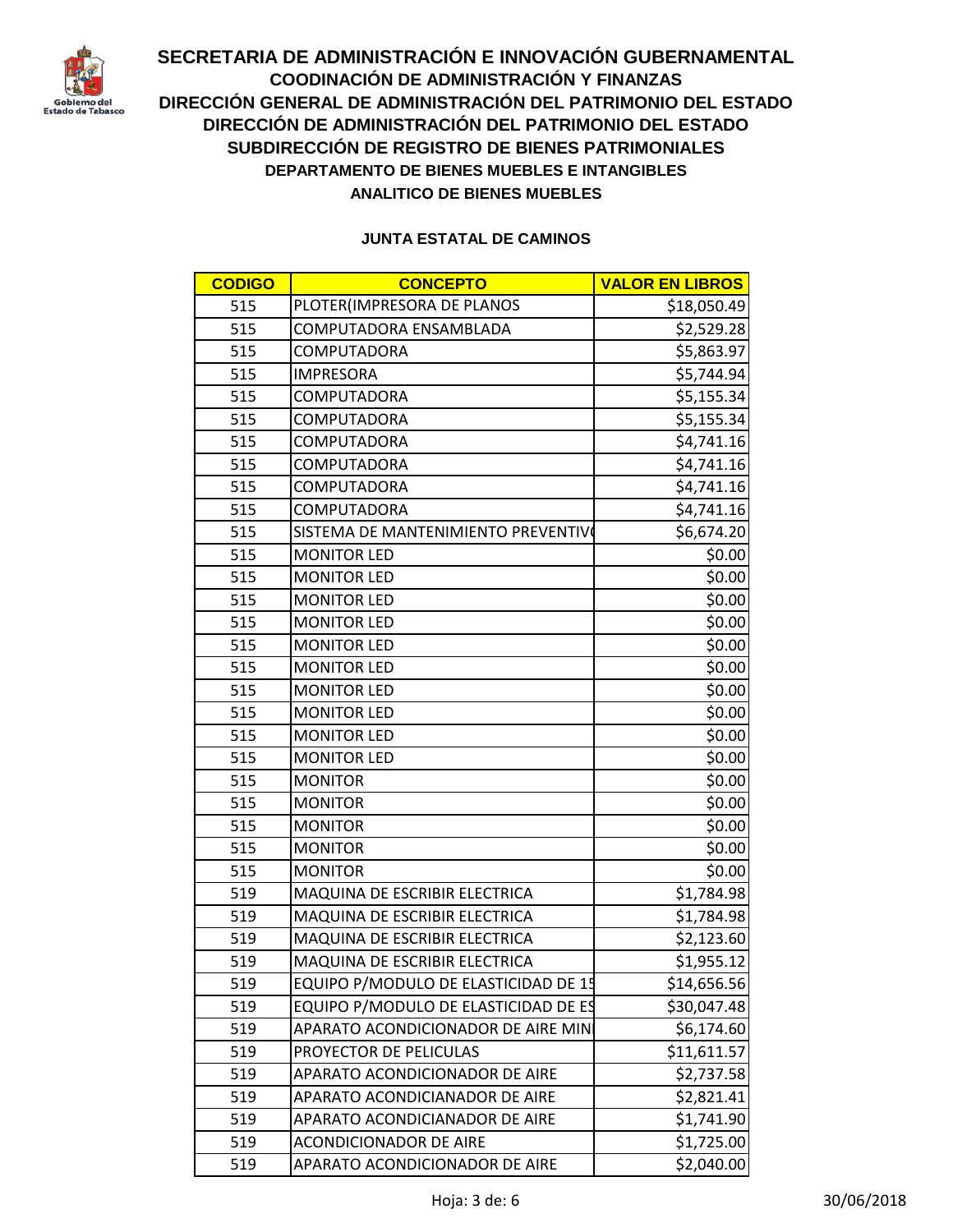

| <b>CODIGO</b> | <b>CONCEPTO</b>                           | <b>VALOR EN LIBROS</b> |
|---------------|-------------------------------------------|------------------------|
| 519           | APARATO ACONDICIONADOR DE AIRE            | \$2,040.00             |
| 519           | APARATO ACONDICIONADOR DE AIRE            | \$2,040.00             |
| 519           | APARATO ACONDICIONADOR DE AIRE            | \$2,040.00             |
| 519           | APARATO ACONDICIONADOR DE AIRE            | \$2,040.00             |
| 519           | APARATO ACONDICIONADOR DE AIRE            | \$2,040.00             |
| 519           | APARATO ACONDICIONADOR DE AIRE            | \$2,040.00             |
| 519           | APARATO ACONDICIONADOR DE AIRE            | \$2,040.00             |
| 519           | APARATO ACONDICIONADOR DE AIRE            | \$2,040.00             |
| 519           | MINI-SPLIT DE 18000 BTU 220W              | \$4,771.76             |
| 519           | MINI-SPLIT DE 18000 BTU 220W              | \$6,967.42             |
| 519           | MINI-SPLIT DE 18000 BTU 220W              | \$6,967.42             |
| 519           | ANTENA 5.1-5.9 GHz de 78.8x34.9cm         | \$11,682.65            |
| 519           | ANTENA 5.1-5.9 GHz de 78.8x34.9cm         | \$11,682.65            |
| 519           | PODEROSO PUNTO DE ACCESO                  | \$5,745.66             |
| 519           | PODEROSO PUNTO DE ACCESO                  | \$5,745.66             |
| 519           | TERMINAL DE REC. FACIAL C/LECTOR          | \$22,636.31            |
| 521           | <b>VIDEO PROYECTOR</b>                    | \$2,514.30             |
| 523           | <b>CAMARA DE VIDEO</b>                    | \$2,186.61             |
| 523           | CAMARA DE VIDEO VIGILANCIA CIRCUITO O     | \$3,159.28             |
| 523           | CAMARA DE VIDEO VIGILANCIA CIRCUITO O     | \$3,159.28             |
| 523           | CAMARA DE VIDEO VIGILANCIA CIRCUITO O     | \$3,159.28             |
| 523           | CAMARA DE VIDEO VIGILANCIA CIRCUITO O     | \$3,159.28             |
| 523           | CAMARA DE VIDEO VIGILANCIA CIRCUITO (     | \$3,159.28             |
| 531           | <b>AGITADOR ELECT. PARA TAMICES</b>       | \$2,277.35             |
| 531           | <b>AGITADOR ELECTRICO PARA TAMICES</b>    | \$2,445.57             |
| 561           | BOMBA DE FLUIDO TERMICO C/MOTOR DE        | \$75,478.34            |
| 562           | <b>MOTOBOMBA</b>                          | \$3,450.00             |
| 562           | МОТОВОМВА                                 | \$3,450.00             |
| 562           | HORNO ELECTRICO DE 40X32X32 CMS           | \$9,978.79             |
| 562           | MOLINO COLOIDAL DE 25 A 3500 RPM. 220     | \$246,889.89           |
| 562           | MOLINO COLOIDAL DE 25 A 3500 RPM. 220     | \$246,889.89           |
| 562           | <b>BOMBA DE ACEITE TERMICO HORIZONTAL</b> | \$80,746.02            |
| 562           | MOTO-BOMBA DE 5 H.P.                      | \$1,883.69             |
| 562           | MOTO-BOMBA DE 7.5HP                       | \$4,643.56             |
|               | SUMINISTRO DE BOMBA P/ASFALTO DE          |                        |
| 563           | 3X3                                       | \$81,326.80            |
| 565           | POSICIONADOR SATELITAL                    | \$7,505.82             |
| 565           | POSICIONADOR SATELITAL                    | \$7,505.82             |
| 565           | <b>COMPUTADORA DE DATOS</b>               | \$143,377.76           |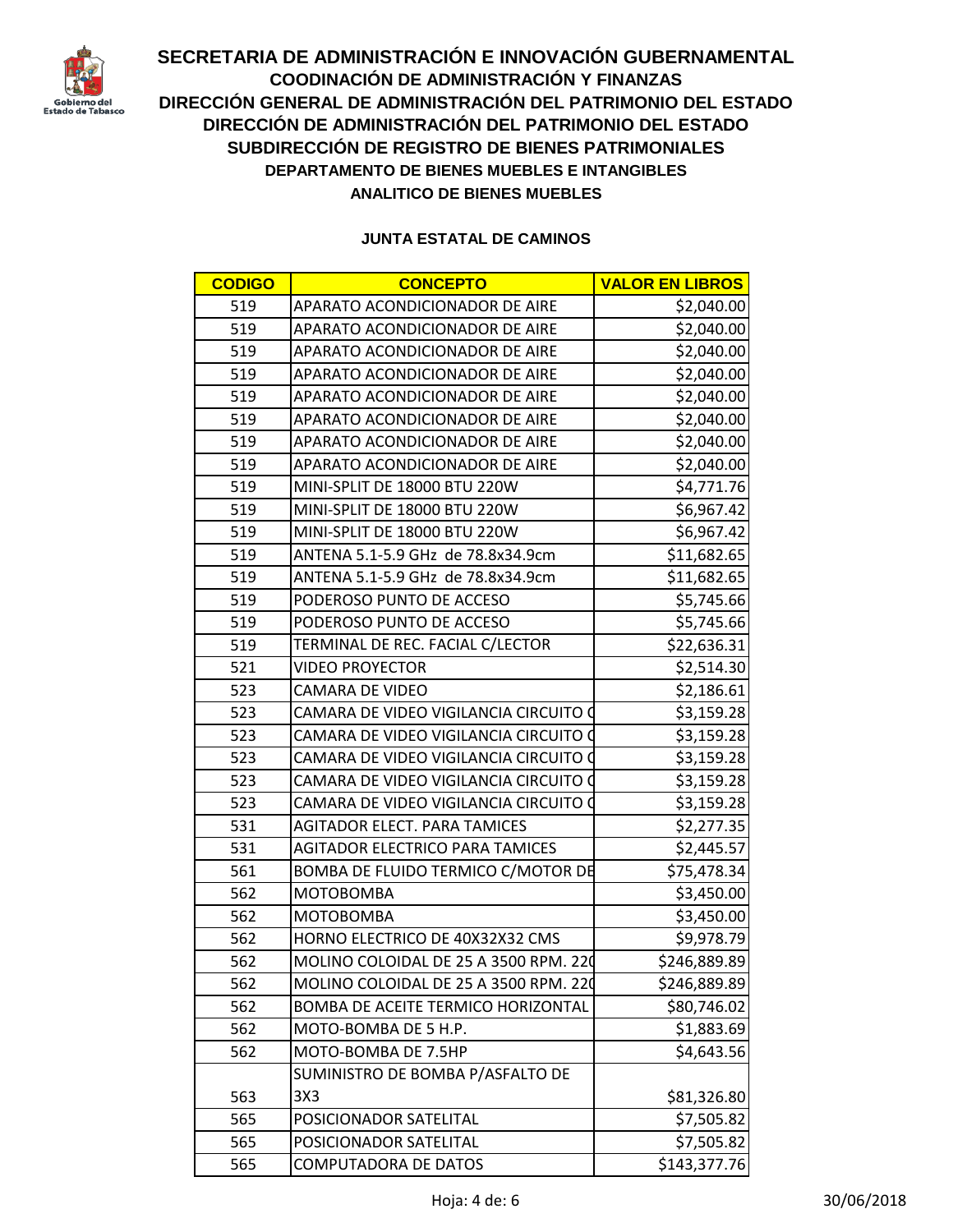

| <b>CODIGO</b> | <b>CONCEPTO</b>                       | <b>VALOR EN LIBROS</b> |
|---------------|---------------------------------------|------------------------|
| 565           | <b>COMPUTADORA DE DATOS</b>           | \$143,377.76           |
| 565           | <b>COMPUTADORA DE DATOS</b>           | \$93,808.93            |
| 565           | <b>COMPUTADORA DE DATOS</b>           | \$93,808.93            |
| 565           | <b>COMPUTADORA DE DATOS</b>           | \$111,375.70           |
| 566           | COPA DE CASAGRANDE ELECT. D-4318      | \$12,967.36            |
| 566           | <b>GENERADOR ELECTRICO A GASOLINA</b> | \$9,746.58             |
| 566           | SOLDADORA ARCO ELECT.CORRRIENTE       | \$8,465.28             |
| 566           | COMPRESOR DE AIRE 240 LBS.            | \$7,094.88             |
| 566           | APC SMART UPS TOWER                   | \$32,716.28            |
| 566           | SMART UPS ON LINE APC SMART SRT-500   | \$32,716.28            |
| 566           | SISTEMA DE TIERRA FISICA TOTAL        | \$12,219.26            |
| 567           | PRENSA HIDRAULICA DE 30 TNS.          | \$2,018.09             |
| 567           | PRENSA HIDRULICA                      | \$5,175.00             |
| 567           | PRENSA HIDRULICA                      | \$5,175.00             |
| 567           | PRENSA HIDRAULICA CAP.120 TON. P/ENSA | \$11,122.89            |
| 567           | PRENSA PORTER EQUIPADA C. ACCESORIOS  | \$66,669.00            |
| 567           | PRENSA PORTER DE 50 TONS EQUIPADA     | \$71,458.08            |
| 567           | BROCA DE DIAMANTE DE 2" P/EXTRAER NU  | \$7,267.48             |
| 567           | BROCA DE DIAMANTE DE 6" P/EXTRAER NU  | \$21,942.23            |
| 567           | POLIPASTO P/5 TONS C/CADENA 3 MTS.    | \$4,806.62             |
| 567           | HIDROLAVADORA PORTATIL 5HP 2700 PSI   | \$6,842.77             |
| 567           | PRENSA MARSHALL                       | \$18,647.25            |
| 569           | MAQUINA EXTRACTORA DE CORAZ.          | \$3,948.80             |
| 569           | <b>CALDERA DE VAPOR</b>               | \$1,725.00             |
| 569           | TANQUE PARA ASFALTO CAP. 156300 LITRO | \$1,725.00             |
| 569           | TANQUE P/ALMAC. DE ASFALTO CAP.70,00  | \$2,070.00             |
| 569           | TANQUE METALICO P/EMULSION CAP. 519   | \$1,725.00             |
| 569           | TANQUE METALICO P/EMULSION CAP. 519   | \$1,725.00             |
| 569           | TANQUE METALICO P/EMULSION CAP. 519   | \$1,725.00             |
| 569           | TANQUE METALICO P/EMULSION CAP. 519   | \$1,725.00             |
| 569           | TANQUE METALICO P/EMULSION CAP. 519   | \$1,725.00             |
| 569           | TANQUE METALICO P/EMULSION CAP. 519   | \$1,725.00             |
| 569           | TANQUE METALICO P/EMULSION CAP. 519   | \$1,725.00             |
| 569           | TANQUE METALICO P/EMULSION CAP. 519   | \$1,725.00             |
| 569           | TANQUE METALICO P/EMULSION CAP. 519   | \$1,725.00             |
| 569           | TANQUE METALICO P/EMULSION CAP. 519   | \$1,725.00             |
| 569           | TANQUE MET.P/EMULSION CAP.2'045,194   | \$8,625.00             |
| 569           | TANQUE PARA ALMAC. DE ASFALTO 65000   | \$2,070.00             |
| 569           | TANQUE PARA ALMAC. DE ASFALTO 65000   | \$2,070.00             |